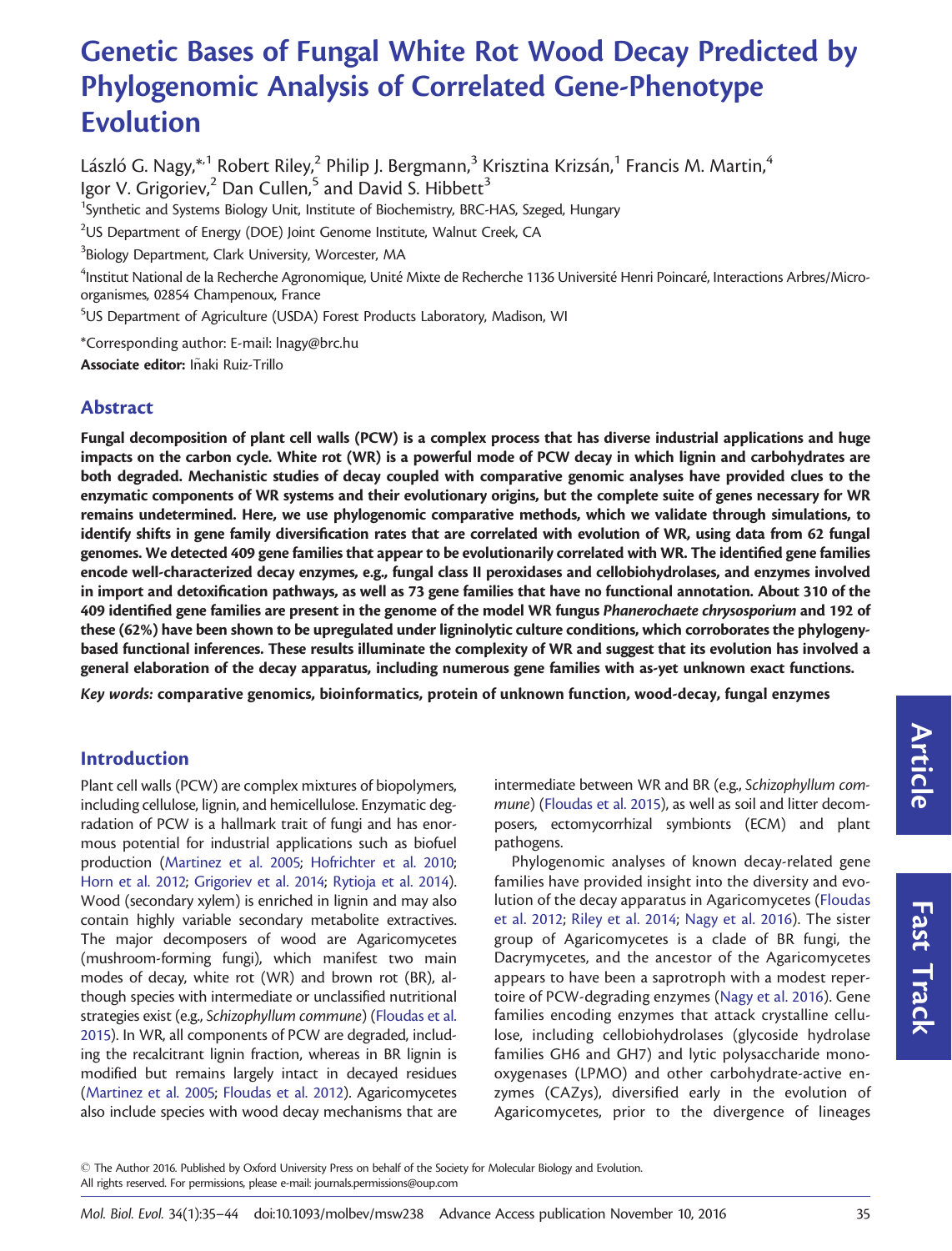leading to Sebacinales and Cantharellales ([Nagy et al.](#page-9-0) [2016](#page-9-0)). The best-known ligninolytic enzymes, fungal class II peroxidases (PODs), began to diversify around the time of divergence of Auriculariales, leading to the evolution of true WR fungi, capable of degrading both crystalline cellulose and lignin. Independent, and perhaps irreversible, origins of BR and ECM occurred in multiple lineages and were associated with parallel reductions in PCWdegrading enzymes [\(Floudas et al. 2012](#page-8-0); [Kohler et al.](#page-9-0) [2015](#page-9-0)). Molecular clock analyses suggest that the origin of WR occurred around 300 Ma, albeit with very broad confidence intervals on ages, which is consistent with the view that evolution of WR contributed to the Permo-Carboniferous decline in organic carbon sequestration. However, the possibility that the evolution of WR specifically lignin degradation by PODs—affected coal deposition patterns has been questioned on the basis of paleobotanical and geological evidence [\(Hibbett et al.](#page-8-0) [2016](#page-8-0); [Nelsen et al. 2016](#page-9-0)).

The studies cited above have focused on a limited suite of enzymes that have been functionally characterized, with the ligninolytic PODs having received much of the attention. Cellobiohydrolases and LPMOs have also been focal enzymes, in part because of their industrial applications. However, PCW decay is a complex process and despite intense research in this area [\(Martinez et al. 2004,](#page-9-0) [2009](#page-9-0); [Eastwood et al. 2011;](#page-8-0) [Vanden Wymelenberg et al. 2010\)](#page-9-0) its enzymatic mechanisms are still incompletely known [\(Riley et al. 2014\)](#page-9-0).

To identify the complete set of gene families that could have been important in the evolution of WR, we applied the COMPARE method [\(Nagy et al. 2014\)](#page-9-0), which harnesses the power of phylogenetic correlations to make systematic, unbiased predictions of the genes that underlie trait evolution. Here, we extend this approach to identify gene families in which shifts in diversification rates are correlated with the gains and losses of traits. We evaluated the performance of the extended method using simulated gene family evolution, and then applied it to an empirical dataset of 62 genomes, focusing on Agaricomycetes with WR, BR, ECM, and other nutritional modes. Results confirmed the importance of enzymes with known roles in decay (PODs, GH6, GH7, LPMOs, etc), and other genes with known products, but also identified 73 gene families with no PFAM annotation that may also be important in WR.

## Results and Discussion

#### Prediction of enzyme families involved in fungal wood-decomposition

To identify gene families potentially involved in WR, we assembled a dataset of 62 fungal genomes [[supplementary table](http://mbe.oxfordjournals.org/lookup/suppl/doi:10.1093/molbev/msw238/-/DC1) [S1](http://mbe.oxfordjournals.org/lookup/suppl/doi:10.1093/molbev/msw238/-/DC1), [Supplementary Material](http://mbe.oxfordjournals.org/lookup/suppl/doi:10.1093/molbev/msw238/-/DC1) online, based on the species list from [\(Nagy et al. 2016](#page-9-0))], including 22 species that primitively lack WR (15 Basidiomycota, five Ascomycota, one chytrid, and one zygomycete), 24 WR species of Agaricomycetes (representing a single origin of WR), and 16 BR and ECM species of Agricomycetes (which comprise eight derived lineages that have lost the ability to produce WR) ([fig. 3;](#page-5-0) [Floudas et al. 2012,](#page-8-0)

[2015](#page-8-0); [Kohler et al. 2015\)](#page-9-0). We used a species tree from our previous study [\(Nagy et al. 2016\)](#page-9-0) and reconstructed gene family duplication/loss histories in each gene family using ortholog coding, which delimits "orthogroups" of genes with no more than one copy per species. We mapped orthogroups onto the species tree using Dollo parsimony optimization and compared gene duplications and losses to the reconstructed evolutionary history of WR.

We predicted that gene families encoding proteins involved in WR should exhibit background rates of duplication and loss in regions of the phylogenetic tree preceding the origin of WR, elevated duplication rates and reduced loss rates in WR lineages, and reduced duplication rates and increased loss rates in lineages that have secondarily lost WR. This pattern of diversification has been demonstrated based on genomic comparisons and gene tree-species tree reconciliations for key gene families which are known to function in WR, including PODs, and a number of GH families ([Floudas et al.](#page-8-0) [2012\)](#page-8-0), which provided benchmarks for our analysis. We analyzed the inferred gene duplication/loss patterns of each gene family against this model using a permutation ANOVA that we implemented to test for gene-phenotype co-gain and coloss patterns and thus take phylogenetic history into account.

We found 3410 and 1606 families showing a significant correlation with WR at  $P \leq 0.05$  and  $P \leq 0.001$ , respectively. We further screened the 3410 families for gene losses in secondarily nonWR clades as would be expected under a model of convergent loss of WR. We required the gene families to show gene losses in three or more of the secondarily nonWR lineages, resulting in a set of 409 families.

We also evaluated the 409 candidate gene families identified with COMPARE based on results of three published expression studies on the model WR species, Phanerochaete chrysosporium [\(Vanden Wymelenberg et al. 2010;](#page-9-0) [Gaskell et al. 2014;](#page-8-0) [Korripally et al. 2015\)](#page-9-0), in which the fungus was grown in liquid cultures with wood as the sole carbon source or in glucose medium. The P. chrysosporium genome contains 310 of the 409 gene families that we predicted are functionally related to WR. Of these, 192 gene families (62%) have at least one gene copy that was significantly upregulated ( $P \leq 0.05$ ) when wood was the sole carbon source in at least one of the published datasets [\(Vanden Wymelenberg et al. 2010;](#page-9-0) [Gaskell et al. 2014;](#page-8-0) [Korripally](#page-9-0) [et al. 2015](#page-9-0)) [\(supplementary dataset S1](http://mbe.oxfordjournals.org/lookup/suppl/doi:10.1093/molbev/msw238/-/DC1), [Supplementary Material](http://mbe.oxfordjournals.org/lookup/suppl/doi:10.1093/molbev/msw238/-/DC1) online). On the other hand, we found 55 gene families containing at least one significantly downregulated P. chrysospo*rium* gene ( $P \leq 0.05$ ). Thus, functional predictions made with COMPARE based on the gene and organismal phylogenies and reconstructed patterns of trait evolution are supported by independent transcriptomic evidence.

### Inferred Components of the WR Toolkit Enzymes with Known or Suspected Lignocellulolytic Functions

We analyzed enrichment of gene ontology terms in the 409 detected gene families, relative to gene families that did not show a correlation with WR evolution. As expected, significant enrichment was found for terms related to polysaccharide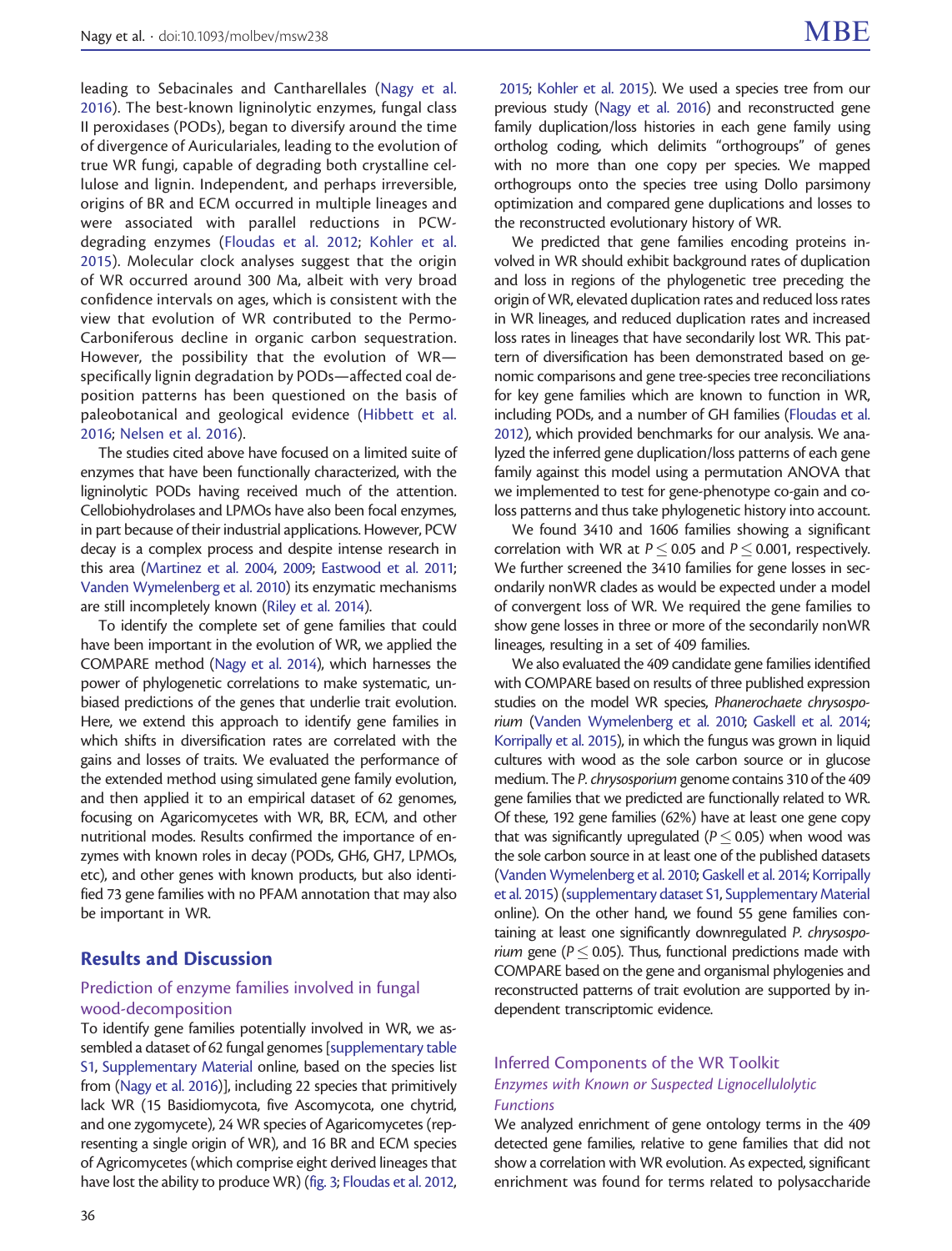binding and metabolism and extracellular enzymatic pathways, as well as several enzyme activities including peroxidase, oxidoreductases, and hydrolase activities ([supplementary table S3,](http://mbe.oxfordjournals.org/lookup/suppl/doi:10.1093/molbev/msw238/-/DC1) [Supplementary Material](http://mbe.oxfordjournals.org/lookup/suppl/doi:10.1093/molbev/msw238/-/DC1) online). These corresponded to various peroxidases with known or suspected roles in lignin degradation, including PODs, heme-thiolate peroxidases, dye decolorizing peroxidases, and laccases, as well as diverse glycoside hydrolases (families GH5, GH6, GH7, GH10, GH12, GH28, GH43, GH76, and GH92), including cellulases, xylanases, endoglucanases, mannanases, oxidases and esterases, and LPMOs [\(supple](http://mbe.oxfordjournals.org/lookup/suppl/doi:10.1093/molbev/msw238/-/DC1) [mentary dataset S1](http://mbe.oxfordjournals.org/lookup/suppl/doi:10.1093/molbev/msw238/-/DC1), [Supplementary Material](http://mbe.oxfordjournals.org/lookup/suppl/doi:10.1093/molbev/msw238/-/DC1) online). This suite of enzymes is consistent with the range of activities known to be required for the enzymatic attack of PCW components ([Martinez et al. 2005](#page-9-0); [Ruiz-Duenas and](#page-9-0) [Martinez 2009](#page-9-0); [Eastwood et al. 2011](#page-8-0); [Floudas et al. 2012](#page-8-0)) ([Courty et al. 2009;](#page-8-0) [Dashtban, et al. 2010](#page-8-0)). Remarkably, GH6, a cellobiohydrolase important in attack of crystalline cellulose, shows small copy-number changes (on average 1 to 0) across WR and nonWR species, yet its association with wood-decay could be detected ( $P = 0.007$ , [fig. 3](#page-5-0)c).

Our analyses also recovered ( $P < 0.001$ ) three gene families, PODs, DyPs, and Laccases, suggested as key players of lignin decomposition [\(Courty et al. 2009;](#page-8-0) [Dashtban, et al. 2010](#page-8-0)). We also found 21 gene families containing cellulose-binding modules (CBM1, PF00734), which increase the affinity of enzymes for cellulosic substrates ([Varnai et al. 2013;](#page-9-0) [Riley et al. 2014\)](#page-9-0). This represents a significant enrichment of CBM1 domains relative to gene families for which we did not detect a correlation with WR ( $P = 5.59 \times 10^{-16}$ , hypergeometric test, [sup](http://mbe.oxfordjournals.org/lookup/suppl/doi:10.1093/molbev/msw238/-/DC1) [plementary dataset S1,](http://mbe.oxfordjournals.org/lookup/suppl/doi:10.1093/molbev/msw238/-/DC1) [Supplementary Material](http://mbe.oxfordjournals.org/lookup/suppl/doi:10.1093/molbev/msw238/-/DC1) online). Furthermore, we detected the gene family containing GLP1, a secreted glycoprotein that has been implicated in the production of reactive hydroxyl radicals during wood decay ([Tanaka et al. 2007](#page-9-0)).

#### Cellular Detoxification and Import Pathways

We predict a role in wood decomposition for nine protein clusters of the Major Facilitator Superfamily MFS-1 (domain enrichment  $P = 2.02 \times 10^{-5}$ , hypergeometric test), six of which were also detected in expression studies ([Eastwood](#page-8-0) [et al. 2011](#page-8-0); [Olson et al. 2012;](#page-9-0) [Korripally et al. 2015\)](#page-9-0) and may be involved in transporting decomposition intermediates (e.g., sugars, lignin metabolites) into the cell. Components of intracellular antioxidant and detoxification pathways have also been detected and are enriched in the 409 gene families relative to other families, including eight clusters of the cytochrome P450 superfamily ( $P = 2.62 \times 10^{-4}$ , hypergeometric test) and three clusters of glutathione-S-transferases  $(P = 5.33 \times 10^{-2}$ , hypergeometric test), suggesting a role in the transformation of toxic compounds released during lignin degradation [\(Mathieu et al. 2013;](#page-9-0) [Morel et al. 2009](#page-9-0), [2013\)](#page-9-0). In contrast, nonphylogenetic methods failed to find significant overrepresentation of glutathione-S-transferases in saprotrophic fungi as compared with ECM and parasitic ones ([Morel et al. 2013](#page-9-0)), highlighting the power of phylogenybased methods for predicting gene function.

#### Proteins of Unknown Function

Our analyses also predicted a role in wood decay for 73 gene families containing no known PFAM domains and 49 containing domains of unknown function (DUF). About 26 of the gene families that lack PFAM domains and 24 of the gene families with DUFs contain genes that were found to be significantly upregulated in the expression studies used for comparisons ([Vanden Wymelenberg, et al. 2010;](#page-9-0) [Gaskell et al.](#page-8-0) [2014;](#page-8-0) [Korripally et al. 2015\)](#page-9-0) [\(supplementary dataset S1,](http://mbe.oxfordjournals.org/lookup/suppl/doi:10.1093/molbev/msw238/-/DC1) [Supplementary Material](http://mbe.oxfordjournals.org/lookup/suppl/doi:10.1093/molbev/msw238/-/DC1) online). Of these, the duplicationloss history of a conserved fungal gene family with hitherto unknown function is shown on [figure 3](#page-5-0)d (DUF3455, PF11937). This family shows a positive net diversification and in WR species and losses that are concurrent with reductions in wood-decay capabilities of BR, ECM and parasitic species, although in contrast to PODs some copies are retained in most species [\(fig. 3\)](#page-5-0). This and similar families containing DUFs represent worthy targets for experimental studies.

#### Extension and Validation of the COMPARE Pipeline Using Simulated Gene Family Evolution

The COMPARE method produces a mapping of gene duplications and losses onto an organismal phylogeny [\(Nagy et al.](#page-9-0) [2014\)](#page-9-0). Here, we used this mapping to detect gene families that evolve in a significantly correlated fashion with the phenotype [\(fig. 2](#page-4-0)). To this end, we converted inferred numbers of duplications and losses to duplication and loss rates for each branch and analyzed the correlation between the evolution of WR and duplication/loss patterns for each gene family using a permutation ANOVA [\(Mitchell and Bergmann 2015\)](#page-9-0).

We assessed the performance of this method using simulations with five different simulated organismal phylogenies each with 35 terminals. We modeled 15 trait histories on each simulated organismal phylogeny, and then simulated gene family evolution with rates of gene duplications ( $\lambda$ ) and losses  $(\mu)$  correlated with presence or absence of the trait (see "Materials and Methods" section for details). To assess type I and type II error rates, we analyzed gene trees simulated under equal-rate and phenotype-dependent variable-rate models, respectively. Variable rate models emulated the evolution of a complex trait imposing selective pressure on the accumulation and functional diversification of paralogs in a subset of species [\(fig. 2\)](#page-4-0). Gene trees evolved under equal-rate models were used to estimate type I error rates.

We obtained 294,634 and 92,900 gene trees under variablerates and equal-rates models, respectively. Across all simulated gene trees, COMPARE detected 73% of phenotypeinduced rate differences [at  $P \leq 0.05$ , permutation ANOVA; see [Mitchell and Bergmann \(2015\)\]](#page-9-0), whereas on a narrower, biologically more realistic set of gene trees ([Floudas et al.](#page-8-0) [2012\)](#page-8-0) (see "Materials and Methods" section), COMPARE successfully detected rate differences in >96% of the variable rate gene trees ( $P \le 0.05$ , ANOVA, [fig. 2](#page-4-0)). To obtain type I error rates, we imposed the 60 trait histories on each of the equalrate gene trees, yielding a type I error rate of 10.6% ( $P \leq$  0.05, ANOVA).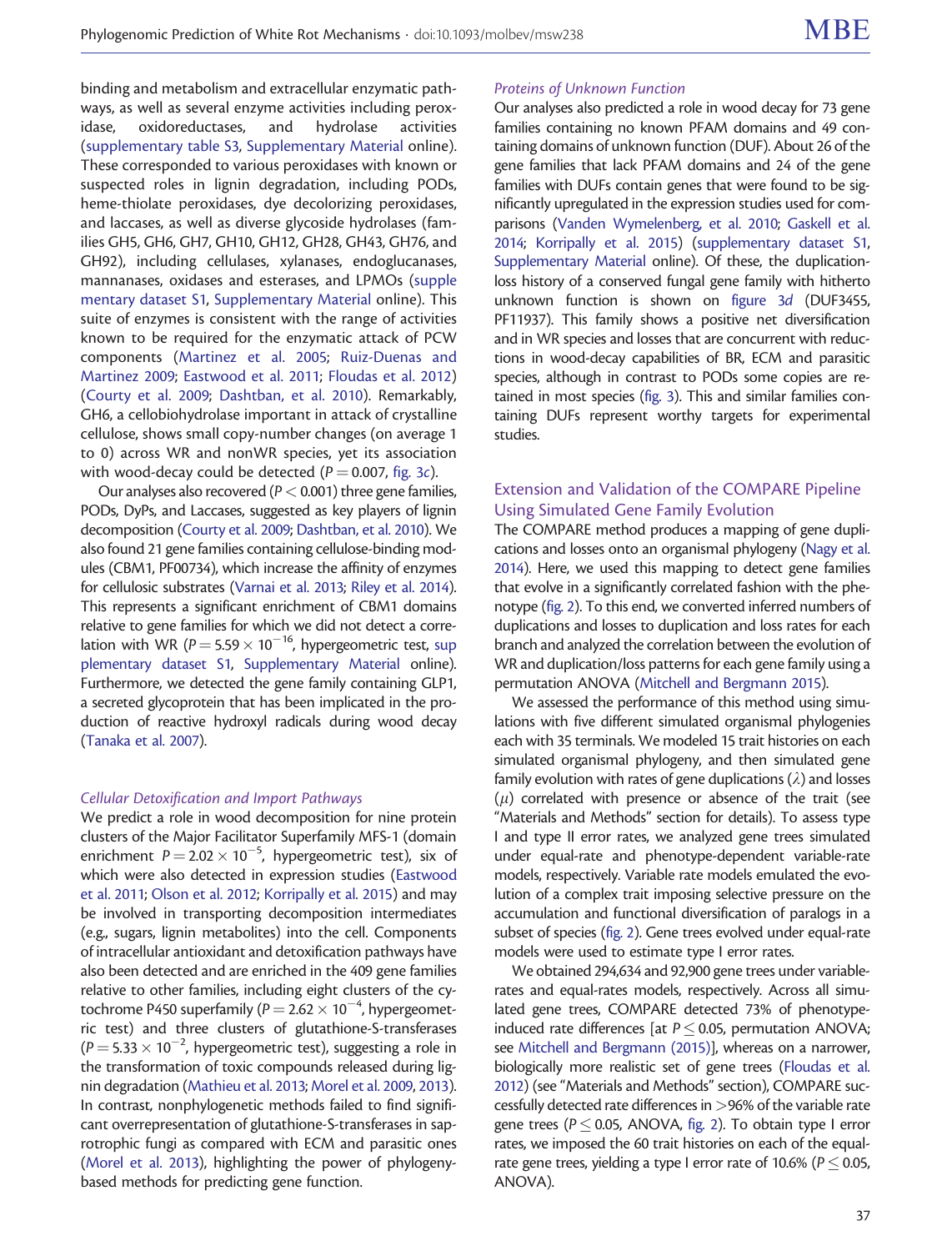

FIG. 1. Overview of the COMPARE strategy. The pipeline starts with a (reconciled) gene tree  $(a)$  on which functionally equivalent groups of genes (orthogroups) are identified by means of the ortholog-coding algorithm ([Nagy et al. 2014](#page-9-0)). The origin and losses of the resulting orthogroups are then mapped onto the species tree, providing information on the rate of duplication and loss (black and grey bars, respectively) for each gene family for each branch of the species tree (b). These are then compared with the evolution of the phenotypic trait of interest  $(c)$  using a custom permutation ANOVA analysis.

Type II error rates negatively correlate with gene tree size, with the vast majority of the false negatives observed in small trees (<50 terminals) and in trees where the proportion of genes of species with increased diversification rate is low (<0.4) relative to the entire gene tree (referred to as  $\theta$ , see "Materials and Methods" section and [fig. 2\)](#page-4-0), probably due to the smaller amounts of information contained in smaller trees. Thus, the method performs better under lower gene turnover rates and on larger trees. Nevertheless, it can detect duplication rate differences on gene trees as small as ten terminals, which shows that it performs well on a range of biologically realistic settings ([fig. 2,](#page-4-0) [supplementary fig. S1,](http://mbe.oxfordjournals.org/lookup/suppl/doi:10.1093/molbev/msw238/-/DC1) [Supplementary Material](http://mbe.oxfordjournals.org/lookup/suppl/doi:10.1093/molbev/msw238/-/DC1) online). It should be noted that gene trees were assumed to be known without error in our simulations, in contrast to real datasets, where gene trees are always associated with some degree of error. Gene tree error is a general source of uncertainty in genome-wide studies of phylogenetic relationships and evolution ([Wapinski et al.](#page-9-0) [2007;](#page-9-0) [Galtier and Daubin 2008;](#page-8-0) [Boussau et al. 2013;](#page-8-0) [Wu](#page-9-0)

[et al. 2013\)](#page-9-0) and is thus likely to affect COMPARE analyses as well. Gene tree–species tree reconciliations can be used to mitigate this effect (see below; [Chen et al. 2000;](#page-8-0) [Bansal et al.](#page-8-0) [2010;](#page-8-0) [Wu et al. 2013](#page-9-0); [Szollosi et al. 2015\)](#page-9-0).

# **Conclusions**

Predicting the Genetic Bases of Eukaryotic Phenotypes Leveraging rapidly accumulating whole genome data for understanding the genetic bases of complex phenotypes is a grand challenge of bioinformatics. Advances in sequencing technologies have led to a dramatic increase in the number of available genomes, but the development of appropriate bioinformatic tools has lagged behind, making bioinformatics the bottleneck in many genomics studies [\(Perkel 2013\)](#page-9-0). Whereas effective methods are available for identifying the genetic bases of polygenic traits within populations (e.g., QTL mapping; [Mackay et al. 2009](#page-9-0)), predicting protein function over larger evolutionary timescales poses fundamentally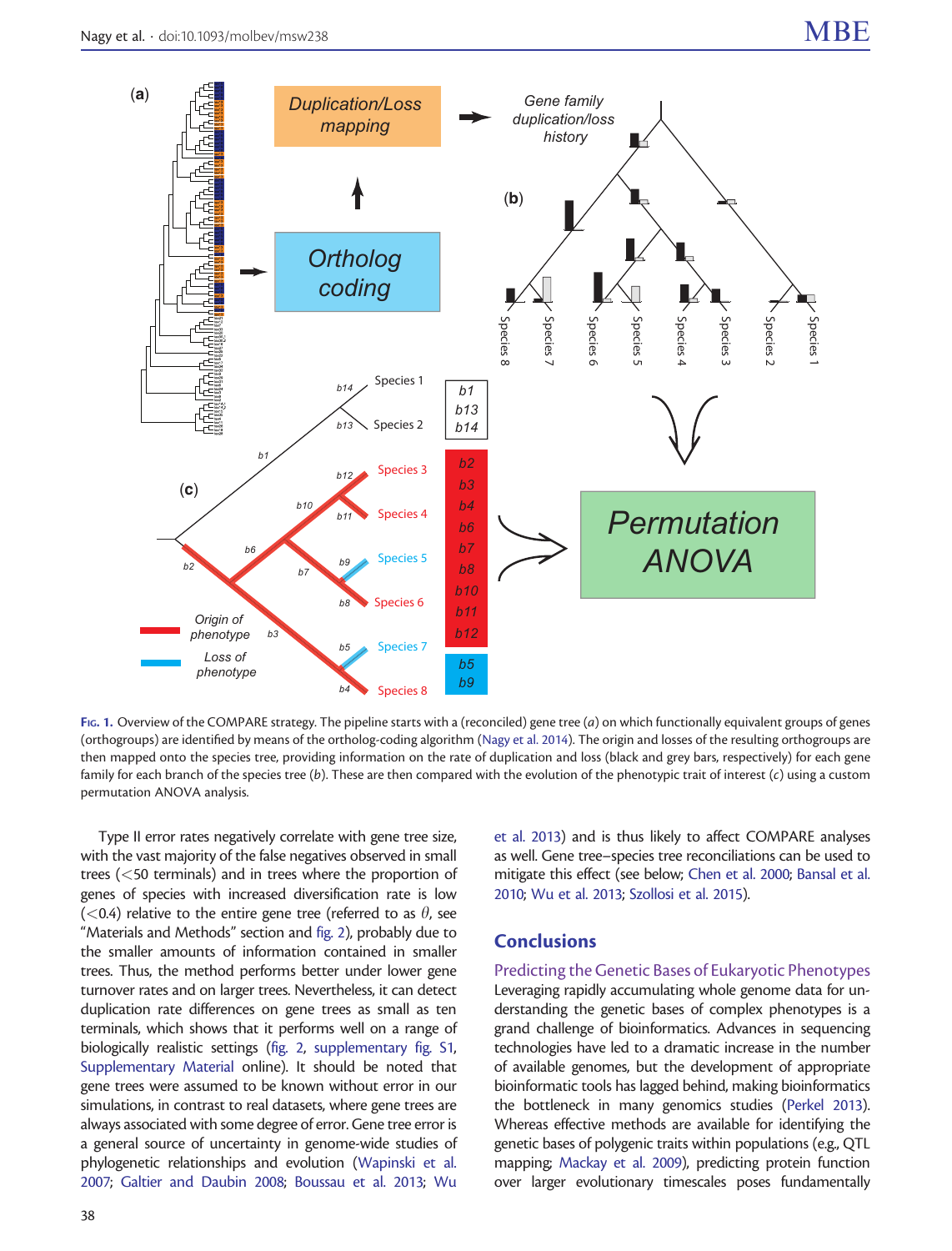<span id="page-4-0"></span>

FIG. 2. Simulation studies used to assess the performance of COMPARE. A trait emerging in a group of species (blue) along a species tree (a) influences the diversification of genes involved in the trait. We model this process by increasing gene duplication  $(\lambda_1)$  and decreasing gene loss rates ( $\mu_1$ ) by a factor ( $\beta$ ) upon the evolution of the trait (b) and/or decreased duplication ( $\lambda_2$ ) and increased loss rate ( $\mu_2$ ) upon its loss (c) relative to background duplication and loss rates ( $\lambda_0$ ,  $\mu_0$ ). This results in higher copy numbers in species, which evolved the trait in gene families functionally associated with it (d) as compared with families which are not (e). Such differences in gene duplication/loss histories can be detected by mapping duplications and losses (red bars) onto the species tree and statistical comparisons with the evolutionary history of the trait of interest (f).  $(g-h)$ shows the distribution of P-values obtained for simulated gene trees evolved under phenotype-dependent variable rate models with two input gene turnover rates (g: 0.2, h: 0.9). Yellow frame marks the 0.05 significance level. The z-axis corresponds to the proportion of terminals belonging to the subtree with altered duplication rate ( $\theta$ , see "Materials and Methods" section). Markers are colored according to their value on the z-axis (from black to red) and show that most false negative detections occur at low  $\theta$  values.

different challenges. Gains and losses of phenotypic traits may be correlated with expansion or contraction of functionally associated gene families ([Ohno 1970;](#page-9-0) [Zhang 2003;](#page-9-0) [Conant](#page-8-0) [and Wolfe 2008\)](#page-8-0). Thus, analyses of gene family diversification patterns in relation to traits should provide insights into the genetic mechanisms of phenotypic evolution.

Methods for analyzing gene–gene rather than gene–phenotype associations have been proposed previously; phylogenetic profiling [\(Pellegrini et al. 1999](#page-9-0)) and different flavors

thereof [\(Cokus et al. 2007](#page-8-0); [Antonov and Mewes 2008;](#page-8-0) [Gonzalez et al. 2009](#page-8-0); [Simonsen et al. 2012;](#page-9-0) [Lin et al. 2013;](#page-9-0) [Psomopoulos et al. 2013\)](#page-9-0) infer functional linkages between proteins based on their co-occurrence patterns (phylogenetic profiles) in extant prokaryotic genomes, an idea that has been extended to gene–phenotype associations as well [\(Antonov](#page-8-0) [and Mewes 2008](#page-8-0); [Gonzalez et al. 2009](#page-8-0)). One common limitation of phylogenetic profiling and its derivatives is that these approaches are based on co-occurrence of proteins rather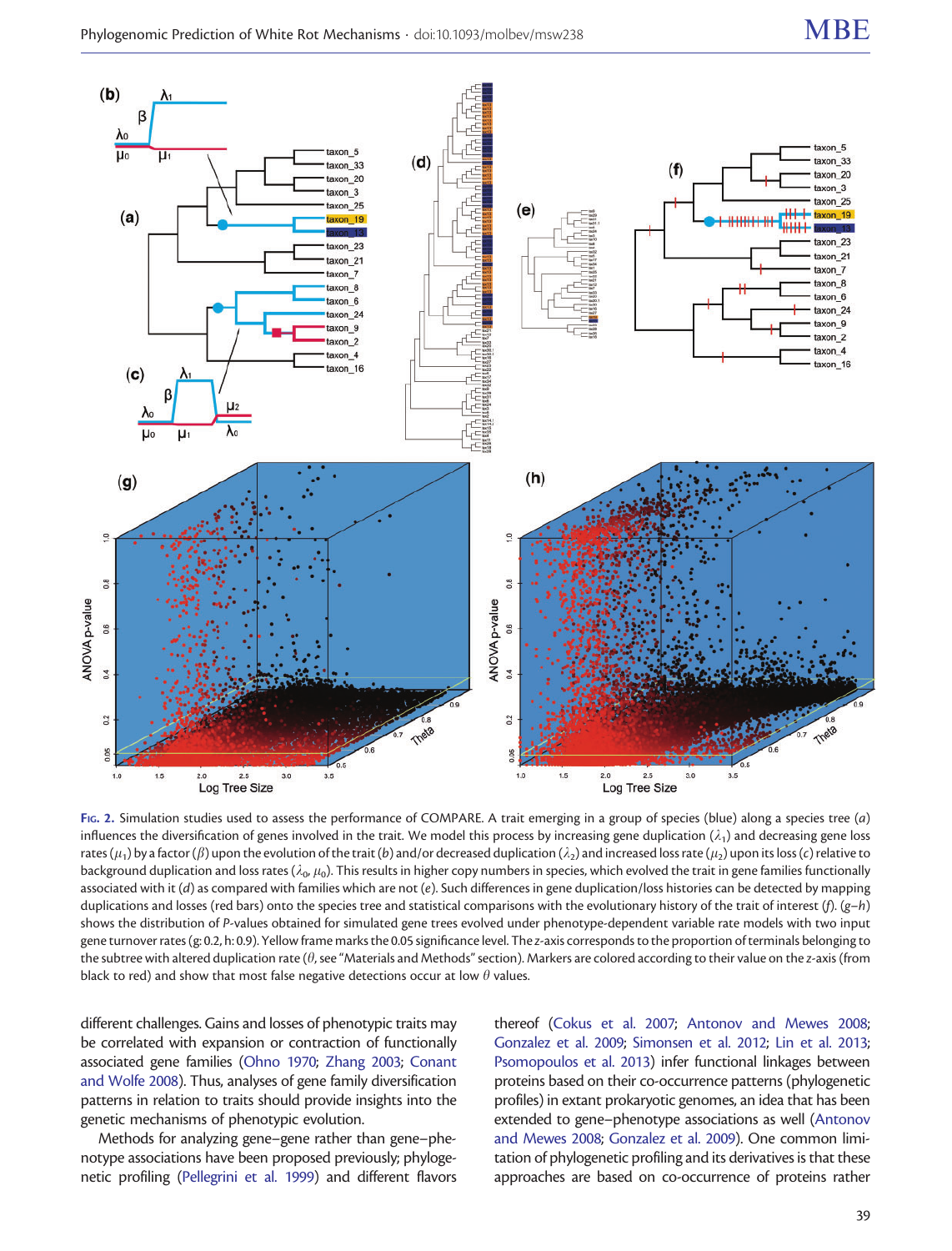<span id="page-5-0"></span>

FIG. 3. The evolution of fungal lignocellulose decomposition ability and corresponding changes in gene family structure. (a) Phylogenetic tree of fungi showing the origin (red) and losses (black) of lignolytic capabilities. NonWR clades are condensed. The tree was obtained from our previous study ([Nagy et al. 2016](#page-9-0)) and is based on concatenated ML analyses of 623 genes (91,981 amino acids). Reconstructed duplication/loss histories are shown for three gene families for which our analyses predicted a role in lignocellulose decomposition  $(b-d)$ . Class-II-peroxidase copy number  $(b,$ PODs, with posterior view of the same tree shown as inset) shows an abrupt increase from 3 to 21 copies coinciding with the evolution of white rot and significant reductions upon its loss, whereas glycoside hydrolase family 6 (c, GH6) and a family of conserved fungal proteins (d, DUF3455) show more modest, yet consistent changes concurrent with the evolution of wood decomposition ability. Branch color corresponds to reconstructed ancestral and observed extant copy numbers in the species' genomes, vertical arrows denote the evolution of white rot. Highlighted clades in which white rot was lost or modified: Hebeloma cylindrosporum (Hc), Laccaria bicolor (Lb), Amanita muscaria (Am), Schizophyllum commune (Sc), Boletales (Bo), Piloderma croceum (Pc), Antrodia clade (Ac), and Gloeophyllales (Gl).

than phylogenetic patterns of gains and losses through evolution and thus cannot discriminate correlated gene family expansions and contractions from other processes generating overlapping profiles of genes, including shared inheritance ([Barker et al. 2007;](#page-8-0) [Barker and Pagel 2005](#page-8-0)). Further, phylogenetic profiling works best when intricate duplication histories in multigene families and deep paralogy are rare or absent, which might be the reason why it is less suited to study eukaryotes [\(Snitkin et al. 2006](#page-9-0); [Jothi et al. 2007](#page-8-0); [Singh and](#page-9-0) [Wall 2008](#page-9-0)).

Here we extend the previously published COMPARE pipeline to formally screen for gene families, which evolve in a correlated fashion with the phenotypic trait of interest. COMPARE includes two major improvements over previous methods: (i) it uses a phylogenetically informed orthology detection algorithm ([Nagy et al. 2014](#page-9-0)), and (ii) it predicts functional associations between protein families and a phenotype by analyzing phylogenetic correlations between gene family duplication/loss histories and phenotypic characters.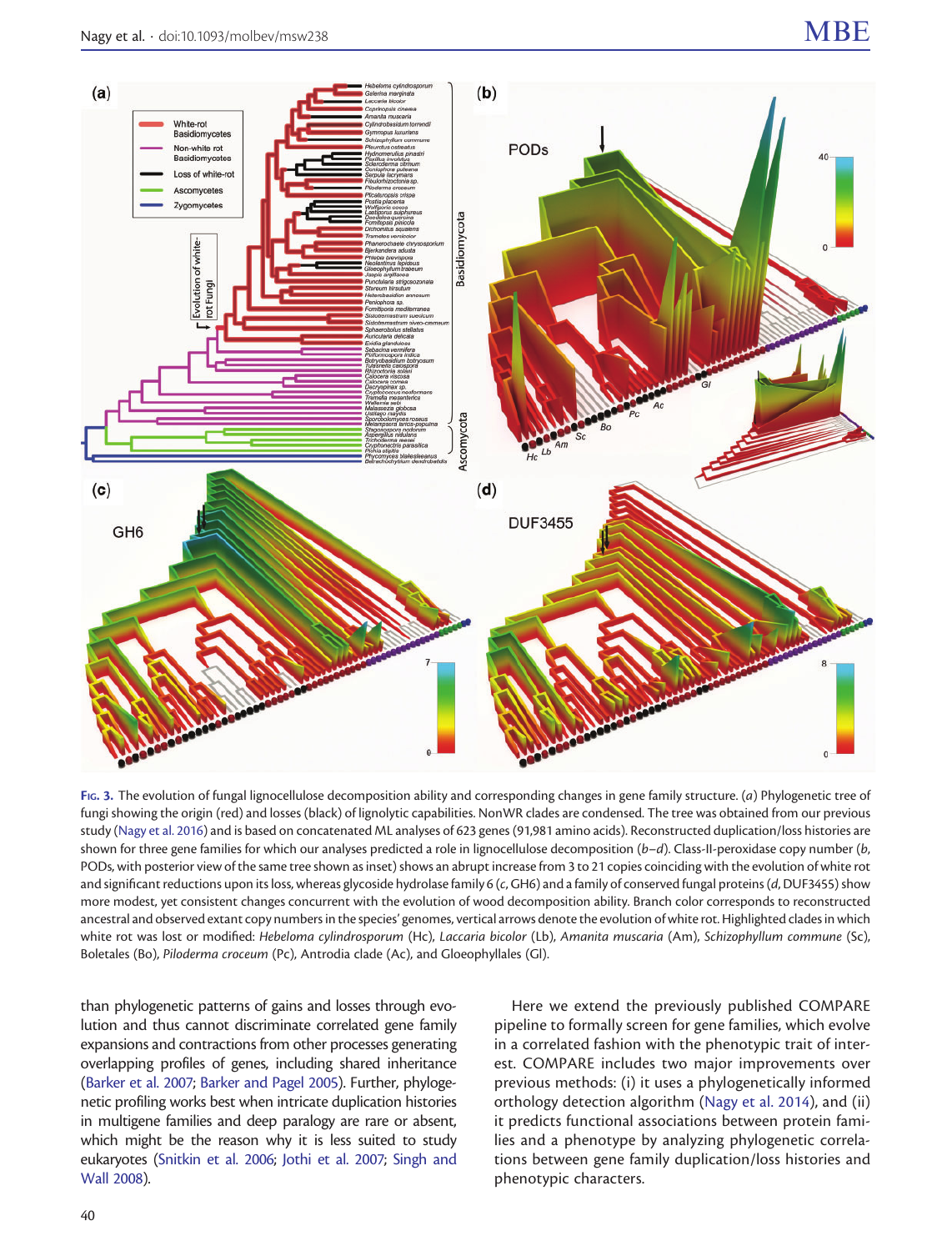# Identification of Components of the Cellular Pathways Underlying Wood-Decay

Comparative phylogenomic studies on the evolution of wood decay mechanisms have tended to focus on gene families encoding enzymes that are known to play a role in lignocellulolysis, particularly PODs and CAZys active on lignin and crystalline cellulose [\(Floudas et al. 2012;](#page-8-0) [Riley et al. 2014;](#page-9-0) [Kohler et al. 2015;](#page-9-0) [Nagy et al. 2016\)](#page-9-0). At the same time, empirical studies of wood decay in model systems routinely detect, in addition to the expected enzymes, large numbers of uncharacterized proteins that are upregulated under ligninolytic conditions [\(Vanden Wymelenberg et al. 2010;](#page-9-0) [Gaskell](#page-8-0) [et al. 2014](#page-8-0); [Korripally et al. 2015](#page-9-0)). In this study, we attempted to look beyond the enzymatic "known knowns" and assess the general importance of uncharacterized proteins in wood decay. Our results, which are validated by simulation analyses, comparisons to prior gene tree-species tree reconciliation studies, and gene expression analyses in model systems, reveal over 400 gene families that appear to be evolutionarily correlated with WR. Among the candidate genes are some encoding the expected enzymes that directly attack the major substrates of PCW, such as PODs, cellobiohydrolases, and LPMOs. Other classes of apparently important enzymes include those potentially involved in transport or detoxification of decay byproducts, such as lignin derivatives, or perhaps plant secondary metabolites, and many other proteins of unknown function.

WR is often equated with the presence of lignin degradation mediated by PODs. However, WR fungi also possess a robust complement of cellulolytic enzymes, which appear to have diversified prior to the origin of ligninolytic PODs ([Floudas et al. 2012](#page-8-0); [Riley et al. 2014;](#page-9-0) [Nagy et al. 2016\)](#page-9-0). Enzymes attacking hemicellulose and pectin are also part of the WR apparatus. The findings reported here contribute to the view that the evolution of WR was marked by a general elaboration of the decay apparatus, not only the ligninolytic PODs [\(Nagy et al. 2016\)](#page-9-0). These results highlight the need to take a holistic view of the evolution and functional biology of WR and its potential impact on the carbon cycle, considering the synergistic effects of diverse enzymes on all PCW components.

# Materials and Methods

#### Simulation Studies

We evolved sets of gene trees within each of the five synthetic species trees ([supplementary fig. S1](http://mbe.oxfordjournals.org/lookup/suppl/doi:10.1093/molbev/msw238/-/DC1), [Supplementary Material](http://mbe.oxfordjournals.org/lookup/suppl/doi:10.1093/molbev/msw238/-/DC1) online) under equal and variable rate models and a range of gene duplication and loss rates. Under the equal rate models, each branch of the species tree had the same set of duplication and loss rates, emulating the case when there is no evolutionary innovation along the tree that impacts gene family diversification rates. The impact of an evolved phenotype on the phylogenetic structure of gene families was simulated by defining points on the species tree where the duplication/loss rates change [\(fig. 2](#page-4-0)). A gain of the trait increased the background gene duplication rate  $\lambda_0$  by some factor  $\beta$  and decreased the background gene loss rate  $\mu_0$  by  $\beta$ . Thus, the

duplication and loss rate under the trait are  $\lambda_1 = \lambda_0 \beta$  and  $\mu_1 = \mu_0/\beta$ , respectively. Similarly, if the trait is lost, duplication rate ( $\lambda_1$ ) drops back to the background duplication rate ( $\lambda_0$ ), whereas the gene loss rate increases as  $\mu_2 = \mu_0 \beta$ , corresponding to the lack of selection to maintain existing gene copies. Note that gene family contraction will only happen if  $\lambda < \mu_2$ .

We used five different species trees each with 35 species for evolving gene trees within them. Comparative genomics studies frequently sample one or a few species per order or family, resulting in very low overall sampling frequency. We accommodated this into our study by simulating species trees under the Yule model with sampling in Mesquite 3.0 [\(Maddison and Maddison 2009](#page-9-0)). First, species trees were evolved until they reached one thousand terminals, then taxa were randomly pruned from the tree until the number of terminals reached 35. The initial speciation rate was set to 0.01 and the tree depth was set to 1.0. We initially simulated 10000, 35-taxon species trees, of which we chose five [\(supple](http://mbe.oxfordjournals.org/lookup/suppl/doi:10.1093/molbev/msw238/-/DC1) [mentary fig. S1](http://mbe.oxfordjournals.org/lookup/suppl/doi:10.1093/molbev/msw238/-/DC1), [Supplementary Material](http://mbe.oxfordjournals.org/lookup/suppl/doi:10.1093/molbev/msw238/-/DC1) online) based on values of their  $\gamma$ -statistic, which measures the temporal distribution of internal nodes and depends on the assumptions of the taxon sampling strategy ([Pybus and Harvey 2000](#page-9-0)). For instance, a diversifying sampling, where researchers try to sample every major (e.g., ordinal level) clade—a common strategy in genomics—would result in most of the internal nodes being closer to the root (small  $\gamma$  value), whereas with random sampling the distribution of internal nodes would be even ( $\gamma$  value close to 0). We sorted species trees according to their  $\gamma$ -statistic and chose 5 (trees no. 735, 913, 1135, 3313, and 4247) out of 10,000 at even intervals on the range of obtained  $\gamma$ -values (-7.29 to -2.14). Thus, our five species trees represent a range of taxon sampling strategies that researchers may apply in comparative genomics studies.

We chose five different background duplication rates (0.2, 0.4, 0.6, 0.8, 1) and five different  $\beta$  values (2.5x, 5x, 10x, 15x, and 20x). Gene loss rates were defined as a fraction of the background duplication rate, either 0.9 $\lambda_0$  or 0.2 $\lambda_0$ , reflecting different views on the fate of newly duplicated genes. Scenarios of phenotype evolution were defined as one gain of the phenotype and 0 or more losses across the species tree.

We defined 15 different trait histories along each species tree by hand, including seven histories with one gain of the trait and no losses, resulting in one subtree of the species tree with increased duplication rate and decreased loss rate, as well as four histories with one gain of the trait and one loss and four with one gain and two losses. One or more losses potentially add valuable signal to the analyses, because a contraction of the gene family is an additional source of information. Thus, real datasets with multiple rate change points might be more informative than those with a single origin of the trait of interest, although it should be noted that traits with multiple nonhomologous origins (i.e., that are not Dollolike) might be problematic (i.e., if convergent origins of the trait have different genetic bases). The trait histories were set up so as to affect various proportions of the total length of the species tree, because the longer the affected path, the more pronounced the impact of rate changes on the gene tree can be. Proportions of the total tree lengths impacted by rate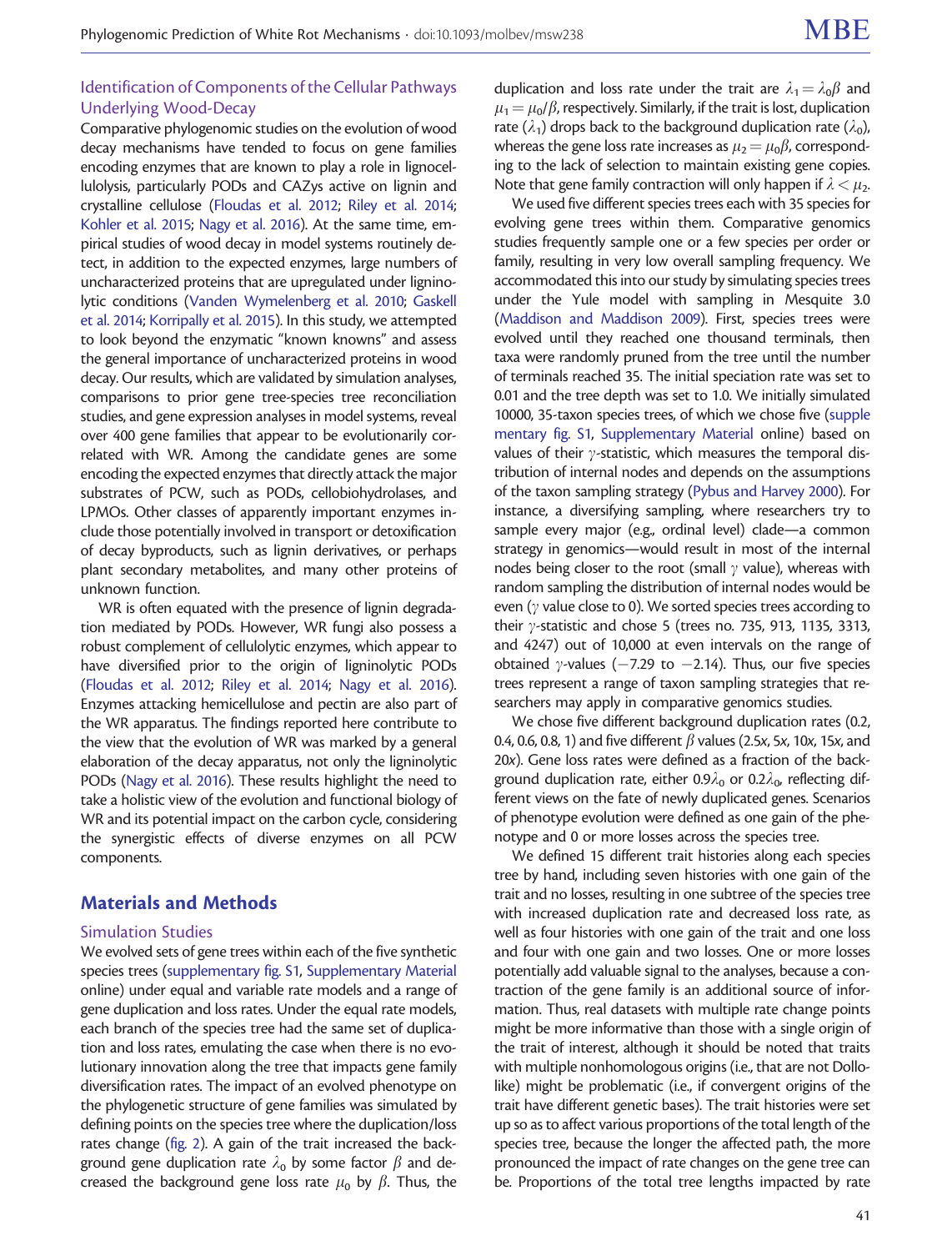changes range from  $\sim$  1% to  $\sim$  50%. The 60 histories (15 for each species tree) are summarized in [supplementary table S2,](http://mbe.oxfordjournals.org/lookup/suppl/doi:10.1093/molbev/msw238/-/DC1) [Supplementary Material](http://mbe.oxfordjournals.org/lookup/suppl/doi:10.1093/molbev/msw238/-/DC1) online.

We used the rgenetree function of the HyPhy R package ([Hallinan 2015](#page-8-0)) to simulate 100 gene trees for each parameter combination. Thus, with five duplication rates, five  $\beta$  values and two loss ratios, we had 50 parameter combinations for each trait history. With 15 trait histories, this resulted in 750  $\times$ 100 gene trees per species tree. In addition, we simulated 400 trees under the equal rate model (no rate change) for each parameter combination. During the simulations, we excluded gene trees>2000 terminals (45,668 trees), since trees above this size are rarely encountered in real datasets. We further excluded 17,224 variable rate trees in which branches with increased duplication rates were missing due to one of its ancestors having gone extinct (these trees would have misled downstream analyses).

To characterize simulated gene trees, we defined a new parameter,  $\theta$ , as the proportion of terminals belonging to the subtree with an altered duplication rate. We found that this parameter described the simulated gene trees better than input parameters due to the stochastic nature of the simulations. To estimate biologically reasonable values of  $\theta$ , we surveyed 12 gene families shown to be related to white-rot in fungi [\(Floudas et al. 2012](#page-8-0)). We found that  $\theta$  values across these gene trees ranged from 0.57 to 0.94, with a mean of 0.73, therefore, we restricted the analyses of simulated gene trees to the biologically realistic range of  $\theta = 0.5-1$ .

#### Ortholog-Coding and Dollo Reconstruction of Gene Family Duplication/Loss Histories

We identified sets of orthologous genes in each of the gene trees and recoded these sets as presence/absence characters using the ortholog coding algorithm [\(Nagy et al. 2014\)](#page-9-0), then reconstructed the duplication/loss history by mapping the presence of orthologs on the respective species tree using Dollo parsimony. We reconstructed the duplication/loss history of one gene tree at a time and recorded the number of gains (duplications) and losses along each branch of the species tree. This resulted in a matrix of number of duplications and losses for each branch which, when normalized by branch lengths gave duplication and loss rates for each of the branches of the species tree for each gene tree.

#### Obtaining Type I and II Error Rates

P-Values measuring the extent of correlated evolution between gene families and phenotypes for simulated gene trees were obtained by using a permutation ANOVA implemented with custom R code ([Mitchell and Bergmann 2015\)](#page-9-0). For each gene tree, the ANOVA tested whether the set of branches of the species tree impacted by the trait history had significantly higher rates of gene duplication and loss than the rest of the species tree. Thus, the species tree was divided into three groups of branches, one including branches of the tree unaffected by trait gain or loss (background duplication and loss rates,  $\lambda_0$ ,  $\mu_0$ ), one on which the trait evolved (increased duplication rates,  $\lambda_1$ , and decreased loss rates,  $\mu_1$ ) and a third in

which the trait was lost (increased loss rates,  $\mu_2$ , and decreased duplication rates,  $\lambda_2$ ). For all ANOVA analyses, permutation was performed with 100 replicates and gene trees with  $P \leq 0.05$  considered significant detections. Type I error rates were inferred by obtaining P-values for the trees evolved under equal rates models, by imposing each of the 15 trait histories to each equal-rate gene tree. A fully Maximum Likelihood-based method [\(Barker and Pagel 2005;](#page-8-0) [Barker](#page-8-0) [et al. 2007\)](#page-8-0) has also been considered, but the nature of the data (duplication/loss histories) precluded its application on our datasets.

#### Availability

COMPARE is implemented in Perl and is composed of independent scripts that can be executed sequentially, making it easy to modify or incorporate into existing pipelines. Source code is available at [https://github.com/laszlognagy/](https://github.com/laszlognagy/COMPARE) [COMPARE](https://github.com/laszlognagy/COMPARE) (last accessed July 11, 2016).

#### Prediction of Gene Families Involved in WR

Representative white rot and brown rot Agaricomycetes and biotrophic fungi (ECM mutualists and pathogens) were assembled to cover all major clades for which genomic data were available. An ortholog database was constructed by performing all-vs.-all blast searches on predicted proteomes, followed by MCL clustering, multiple sequence alignment and gene tree inference. Predicted protein sequences were downloaded for 62 genomes from the Joint Genome Institute (JGI) MycoCosm pages [\(supplementary table S1,](http://mbe.oxfordjournals.org/lookup/suppl/doi:10.1093/molbev/msw238/-/DC1) [Supplementary](http://mbe.oxfordjournals.org/lookup/suppl/doi:10.1093/molbev/msw238/-/DC1) [Material](http://mbe.oxfordjournals.org/lookup/suppl/doi:10.1093/molbev/msw238/-/DC1) online). All vs. all Blast searches and similarity-based clustering of protein sequences were performed using mpiBlast v.1.6.9 and MCL v.1.3.7, respectively. For clustering, an inflation parameter of 2.0 was chosen. A maximum likelihood phylogenomic species tree, based on 623 single-copy genes, was obtained from our previous study ([Nagy et al.](#page-9-0) [2016\)](#page-9-0) and used as the organismal phylogeny to map orthogroup gains and losses.

Next, each cluster of proteins was aligned by using PRANK v.140603 [\(Loytynoja and Goldman 2008](#page-9-0)) (default parameters). Maximum likelihood gene trees were estimated from the resulting alignments in RAxML v.8.1.2 [\(Stamatakis 2006](#page-9-0)) under the CAT model for clusters with  $>$  50 proteins, whereas for smaller clusters we used the computationally more demanding GTRGAMMA model. To mitigate topological error, gene trees were refined by optimizing likelihood and duplication/loss costs in Treefix v.1.1.10 [\(Wu et al. 2013](#page-9-0)). Gene orthogroups were identified using ortholog coding on the reconciled gene trees and the origin and losses for each orthogroup were mapped on the organismal phylogenetic tree using Dollo parsimony. Gene family duplication/loss histories were obtained by merging orthogroup gain/loss data across a gene family.

Gene family histories were tested for correlations with evolution of the ability to decompose lignocellulosic plant cell walls by fungi. The ancestral state reconstruction of decay ability was taken from [\(Nagy et al. 2016](#page-9-0)) and comprised a single origin of white rot and seven loss events in the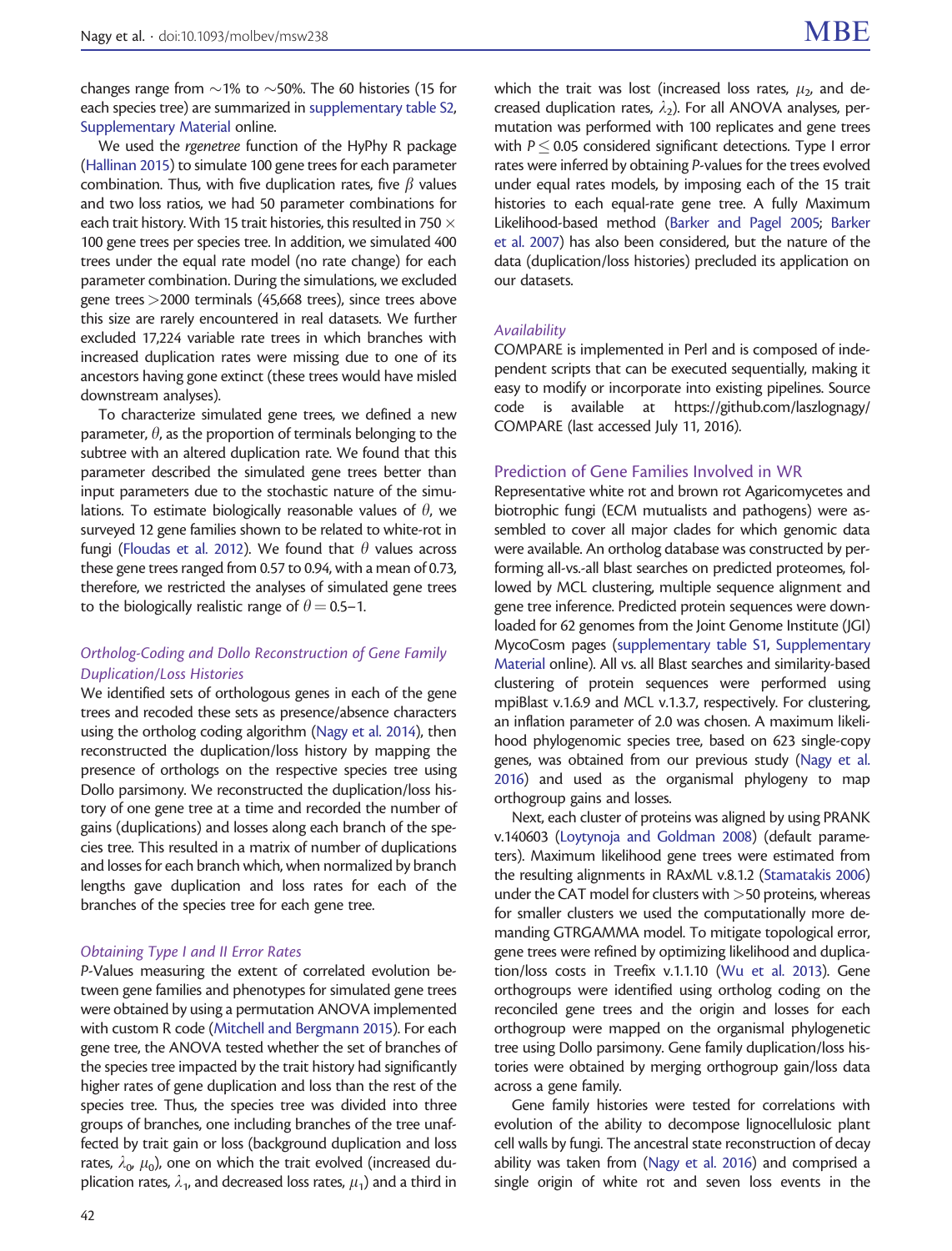<span id="page-8-0"></span>Gloeophyllales clade, the Antrodia clade, Atheliales, and Boletales, as well as Hebeloma, Laccaria and Amanita in the Agaricales. Our dataset includes three taxa (Jaapia, Schizophyllum, and Cylindrobasidum) with wooddecomposition mechanisms that do not conform to typical WR or BR [\(Riley et al. 2014](#page-9-0)). We performed sensitivity analyses, in which we assigned these taxa to different categories in the analyses of variance. These alternative assignments showed that our results are robust to alternative assignments of these taxa (data not shown). We tested for correlations between the evolution of decay mode and gene family duplication/loss histories using a permutation ANOVA as described above. For analyses of variance, extant species and internal branches were grouped into three categories, white-rot (WR), nonWR preceding the evolution of WR (n-WR) and those, which have lost WR (l-WR). Numbers of duplications and losses were converted to duplication and loss rates ( $\lambda$  and  $\mu$ ) by taking into account branch lengths of the organismal phylogenetic tree. Gene families showing a correlation with the evolution of white rot at  $P$   $\leq$  0.05 were further analyzed. We obtained a P-value for 140,039 out of 140,137 protein clusters. For the remaining 98 clusters, reconstruction of duplication/loss histories failed mostly due to alignment problems or prohibitive computational burden of tree inference and reconciliation.

Enrichment of functional annotation terms was done using Gene Ontology terms mapped using the 2015/02/14 version Pfam2GO database on predicted PFAM domains obtained using HMMER3 v.3.1. We used the GO::TermFinder perl package to analyze enrichment using the hypergeometric test with Bonferroni correction for multiple hypothesis testing. The 2015/02/12 release of the GO hierarchy was used (go-basic v1.2).

# Supplementary Material

[Supplementary tables S1–S3](http://mbe.oxfordjournals.org/lookup/suppl/doi:10.1093/molbev/msw238/-/DC1) and [figures S1–S2](http://mbe.oxfordjournals.org/lookup/suppl/doi:10.1093/molbev/msw238/-/DC1) are available at Molecular Biology and Evolution online.

# Author Contributions

L.G.N. and D.S.H. conceived and perfromed the study, L.G.N. and P.J.B. implemented the extension of the COMPARE pipeline and performed simulation studies, L.G.N., R.R. and K.K. performed analyses of biological data. D.C. analyzed and interpreted expression data, F.M.M. and I.V.G. contributed unpublished resources and whole-genome sequences. All authors have read and revised the paper.

# Acknowledgments

We thank Dimitrios Floudas for helpful discussions on wooddecay related gene families and Sándor Kocsubé for his help with designing the figures. This work was supported by the Lendület Programme of the Hungarian Academy of Sciences (grant no. LP2014/12, to LGN), NSF awards DEB-0933081 and IOS-1456958 (to DSH) and by the Laboratory of Excellence ARBRE (ANR-11-LABX-0002-01) (to FMM).

# References

- Antonov AV, Mewes HW. 2008. Complex phylogenetic profiling reveals fundamental genotype-phenotype associations. Comput Biol Chem. 32:412–416.
- Bansal MS, Burleigh JG, Eulenstein O. 2010. Efficient genome-scale phylogenetic analysis under the duplication-loss and deep coalescence cost models. BMC Bioinformatics 11:S42.
- Barker D, Meade A, Pagel M. 2007. Constrained models of evolution lead to improved prediction of functional linkage from correlated gain and loss of genes. Bioinformatics 23:14–20.
- Barker D, Pagel M. 2005. Predicting functional gene links from phylogenetic-statistical analyses of whole genomes. PLoS Comput Biol. 1:e3.
- Boussau B, Szollosi GJ, Duret L, Gouy M, Tannier E, Daubin V. 2013. Genome-scale coestimation of species and gene trees. Genome Res. 23:323–330.
- Chen K, Durand D, Farach-Colton M. 2000. NOTUNG: a program for dating gene duplications and optimizing gene family trees. J Comput Biol. 7:429–447.
- Cokus S, Mizutani S, Pellegrini M. 2007. An improved method for identifying functionally linked proteins using phylogenetic profiles. BMC Bioinformatics 8: S7.
- Conant GC, Wolfe KH. 2008. Turning a hobby into a job: how duplicated genes find new functions. Nat Rev Genet, 9:938–950.
- Courty PE, Hoegger PJ, Kilaru S, Kohler A, Buee M, Garbaye J, Martin F, Kues U. 2009. Phylogenetic analysis, genomic organization, and expression analysis of multi-copper oxidases in the ectomycorrhizal basidiomycete Laccaria bicolor. New Phytol. 182:736–750.
- Dashtban M, Schraft H, Syed TA, Qin W. 2010. Fungal biodegradation and enzymatic modification of lignin. Int J Biochem Mol Biol. 1:36–50.
- Eastwood DC, Floudas D, Binder M, Majcherczyk A, Schneider P, Aerts A, Asiegbu FO, Baker SE, Barry K, Bendiksby M, et al. 2011. The plant cell wall-decomposing machinery underlies the functional diversity of forest fungi. Science 333:762–765. [pii]10.1126/science.1205411
- Floudas D, Binder M, Riley R, Barry K, Blanchette RA, Henrissat B, Martinez AT, Otillar R, Spatafora JW, Yadav JS, et al. 2012. The Paleozoic origin of enzymatic lignin decomposition reconstructed from 31 fungal genomes. Science 336:1715–1719.
- Floudas D, Held BW, Riley R, Nagy LG, Koehler G, Ransdell AS, Younus H, Chow J, Chiniquy J, Lipzen A, et al. 2015. Evolution of novel wood decay mechanisms in Agaricales revealed by the genome sequences of Fistulina hepatica and Cylindrobasidium torrendii. Fungal Genet Biol. 76:78–92.
- Galtier N, Daubin V. 2008. Dealing with incongruence in phylogenomic analyses. Phil. Trans. R. Soc. B Biol. Sci. 363:4023–4029.
- Gaskell J, Marty A, Mozuch M, Kersten PJ, BonDurant SS, Sabat G, Azarpira A, Ralph J, Skyba O, Mansfield SD, et al. 2014. Influence of populus genotype on gene expression by the wood decay fungus Phanerochaete chrysosporium. Appl Environ Microbiol. 80:5828–5835.
- Gonzalez NA, Vazquez A, Ortiz Zuazaga HG, Sen A, Olvera HL, Pena de Ortiz S, Govind NS. 2009. Genome-wide expression profiling of the osmoadaptation response of Debaryomyces hansenii. Yeast 26:111–124.
- Grigoriev IV, Nikitin R, Haridas S, Kuo A, Ohm R, Otillar R, Riley R, Salamov A, Zhao X, Korzeniewski F, et al. 2014. MycoCosm portal: gearing up for 1000 fungal genomes. Nucleic Acids Res. 42:D699–D704.
- Hallinan NM. 2015. Package 'HyPhy'. v1.0, downloaded from CRAN.
- Hibbett D, Blanchette R, Kenrick P, Mills B. 2016. Climate, decay, and the death of the coal forests. Curr Biol. 26:R563–R567
- Hofrichter M, Ullrich R, Pecyna MJ, Liers C, Lundell T. 2010. New and classic families of secreted fungal heme peroxidases. Appl Microbiol Biotechnol. 87:871–897.
- Horn SJ, Vaaje-Kolstad G, Westereng B, Eijsink VGH. 2012. Novel enzymes for the degradation of cellulose. Biotechnol Biofuels 5:45.
- Jothi R, Przytycka TM, Aravind L. 2007. Discovering functional linkages and uncharacterized cellular pathways using phylogenetic profile comparisons: a comprehensive assessment. BMC Bioinformatics 8:173.